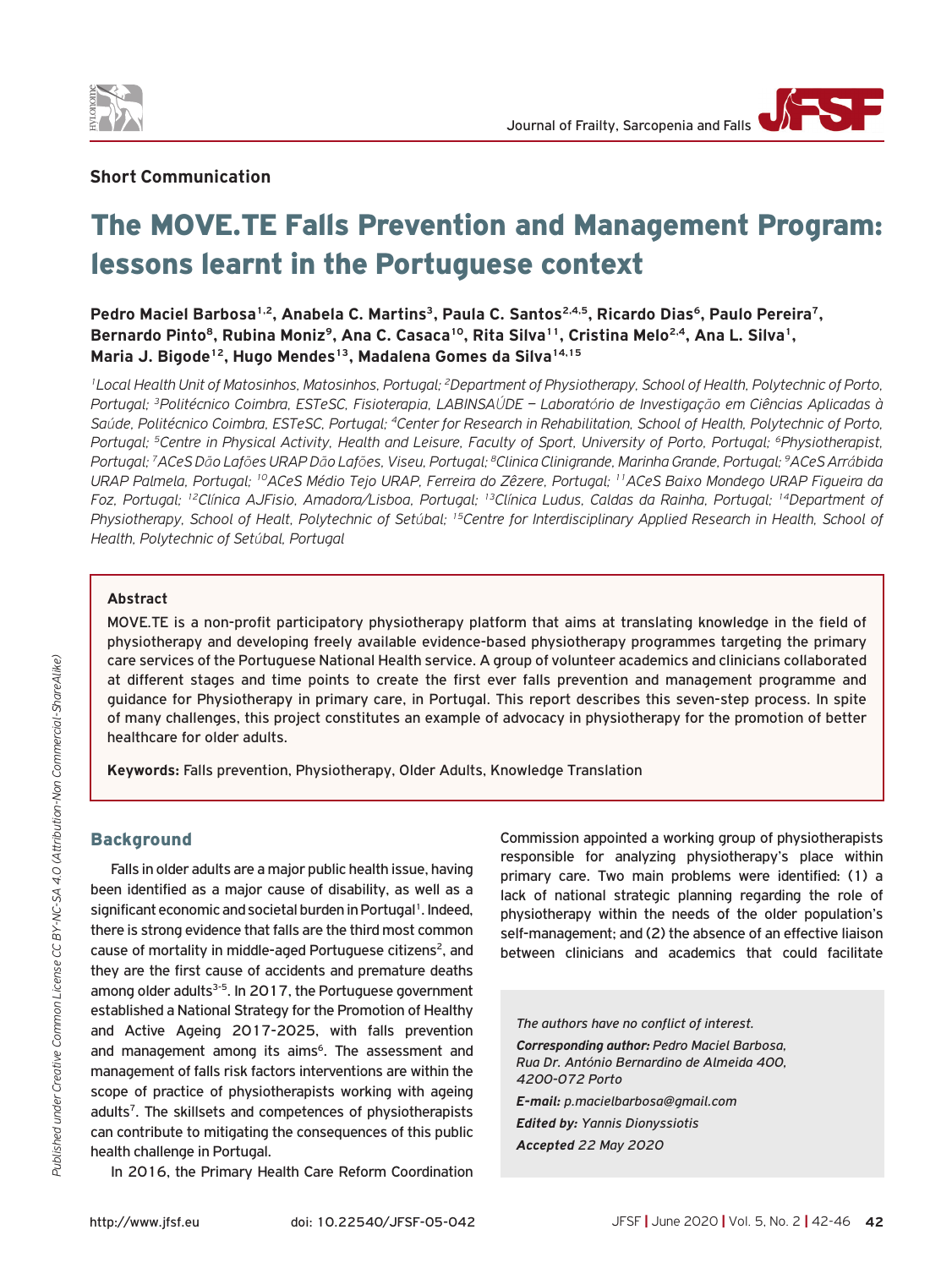

**Figure 1.** MFPP 7-phase process.

the implementation of documented best practices and guidance8. This latter problem has been frequently reported by several authors<sup>9,10</sup>, suggesting it may take up to 17 years for research evidence to reach clinical practice, reinforcing the need for projects like ours to reduce the "know-do" gap.

This situation had resulted in the lack of falls prevention and management guidance and policies for physiotherapists working in primary care in Portugal. The little available best practice showed geographical heterogeneity<sup>8</sup>. There was also a gap in knowledge translation, with physiotherapy research not being effectively implemented in clinical practice<sup>8</sup>.

In this context, the MOVE.TE Falls Prevention and Management Program (MFPP) emerged as the first Portuguese non-profit participatory physiotherapy platform. Using a bottom-up approach, it promotes reflection about primary healthcare policies, encouraging translational knowledge strategies to inform person-centered strategies. Its main goal was to facilitate the development of freely

available evidence-based physiotherapy guidance, working in partnership with the national health system and advocating for patients' right to benefit from the highest standards of physiotherapy care in Portugal.

The aims of this short communication are to describe the development of the MFPP document and reflect upon the first three years of its implementation.

#### Process

The MOVE.TE platform comprises a group of 14 physiotherapists, integrated in the project at different stages, based in different primary healthcare settings and three higher education institutions in Portugal. In 2016, the original working group decided to develop a platform where clinicians could access evidence effectively, thus becoming civic, clinical, scientific, and policy partners to the Portuguese health system.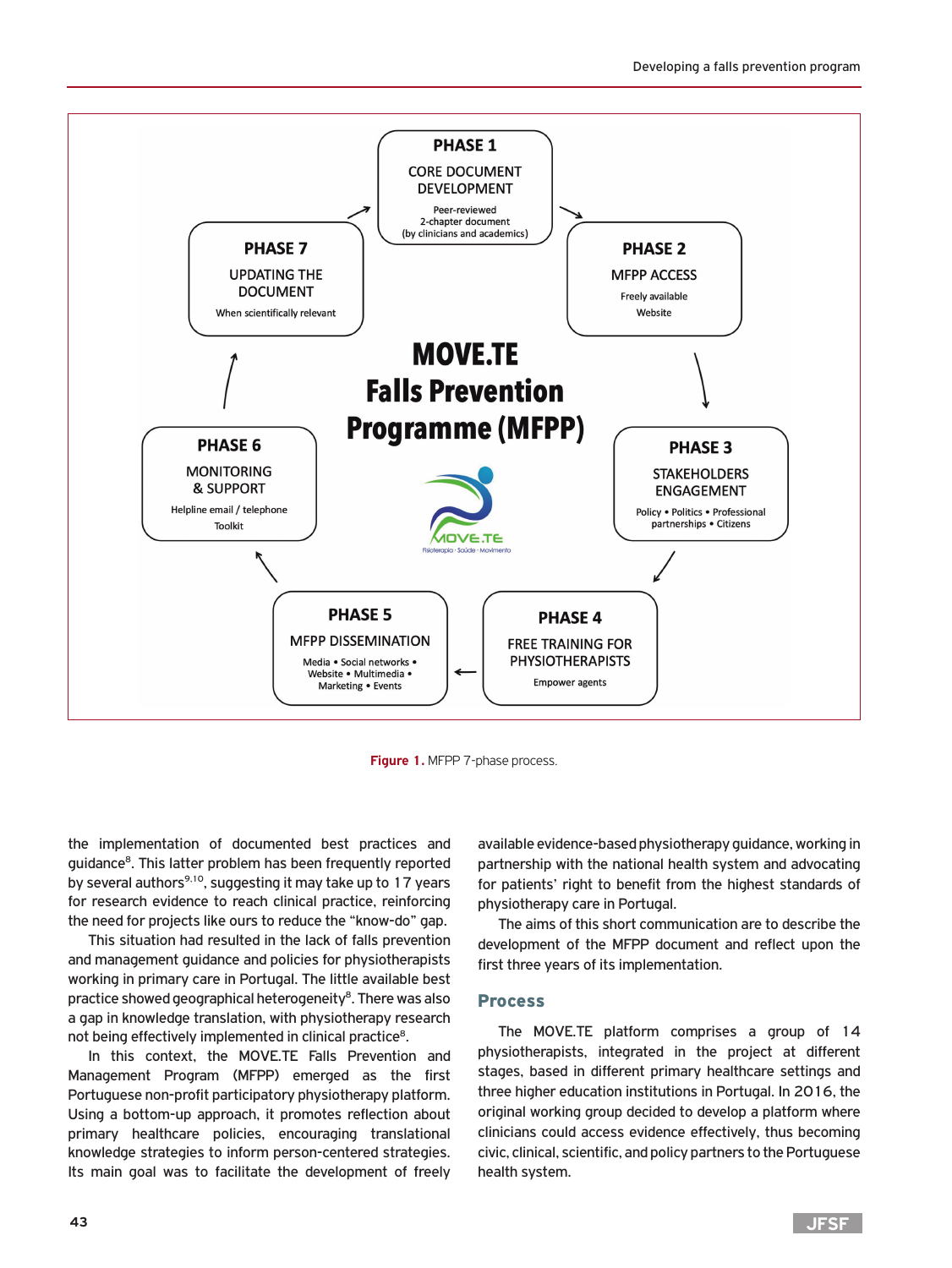Falls prevention and management was prioritized by the original working group. Several aims were identified in developing this guidance: to make the existing high-quality evidence easily available to practitioners; have a common language; use a common set of physiotherapy outcome measures; guarantee common indicators for data collection; communicating with the different stakeholders involved in preventing falls in similar ways across the country; monitor and support the implementation of the program; and effectively disseminate the obtained results<sup>8</sup>.

In order to satisfy these, a seven-phase process was defined (Figure 1).

#### *Phase 1. Core document development*

A two-chapter book was produced. Chapter 1 focused on the physiotherapist's role in a falls prevention program, the existing and desirable referral systems, and the data reporting pathway for falls within primary healthcare. Chapter 2 focused on up-to-date evidence regarding falls prevention assessment and intervention. Document validity oriented the development process.

Two expert panels were formed, one with health system experience (clinicians), and the other with research experience (academics), responsible for developing chapters 1 and 2, respectively. An analysis of the experience of working in the existing health model was performed, and a new pathway for physiotherapy' falls prevention proposed, based on reality and international models<sup>11</sup>. Simultaneously, an in-depth literature review on falls prevention was performed, integrating existing research results from Portugal (the FallSensing Project)<sup>12</sup>. This resulted in a draft of the core document, which was independently revised by all nine physiotherapy departments at Portuguese public higher education institutions. Peer-reviewers' comments were analyzed and discussed. The final document was edited and published online<sup>13</sup>. This process lasted from November 2016 until October 2017.

#### *Phase 2. Disseminating the guidance*

A website was created (https://movetesaude.wixsite. com/move-te) to facilitate access to the information on the MOVE.TE platform and, upon registration by physiotherapists, to the free Falls Prevention Programme.

#### *Phase 3. Stakeholders engagement*

The program was presented at a free public event where policy makers, stakeholders, health professionals, and the general public were invited to participate. The Health Secretary of State, five representatives of the Regional Health Administrations, the Director of the National Physical Activity Program, the Vice-president of the Health General Directorate, and a representative of the Nonprofit Organizations' Association and the Healthy Cities Network took part.

# *Phase 4. Free training for physiotherapists*

Three free workshops were organized for physiotherapists in attendance focusing on training the use of outcomes measures in falls risks assessment, and applying the general principles of falls prevention and management. Ninety physiotherapists attended these.

## *Phase 5. Dissemination*

Several strategies were devised to guarantee the dissemination of the MFPP. Public dissemination using traditional media was achieved via public television and two cable channels, a local newspaper, and a physiotherapy podcast. Social network accounts were created and continuously updated, to bring institutional and formal content closer to young physiotherapists and the general public. A newsletter was also developed to allow structured and homogeneous formal communication. Additional website information included the mission, team presentation and contacts, platform rules, an organizational chart, multimedia area, FAQs, events, publications, education, and partners. A logo was created to provide a uniform and clear image for the program. As the Falls Prevention Program was gradually implemented, further multimedia material was created for the YouTube channel, including interviews with implementing physiotherapists, where they explained their own process, identified difficulties, and gave tips to potentially interested colleagues. Finally, members of the team attended 15 national and international scientific and professional events, seeking to stimulate the dissemination of the program and its scientific discussion. Three scientific posters were presented at these events.

# *Phase 6. Monitoring and support*

In order to support implementation of the program, a support toolkit was created and made freely available for registered physiotherapists. It included an informed consent form, a preset database, a technical datasheet and calculation algorithm for key functional indicators, a project summary sheet for partners, program presentation templates, data and monitoring sheets, tutorial videos, and an implementation flowchart.

An email and telephone helpline was also set up to assist MFPP implementation. This support method sought to overcome barriers and facilitate the adaptation of national regulations to the specific characteristics of different contexts and communities. Support was provided for the design of implementation strategies and workplans with local partners, technical support at the level of outcome evaluation systems, and free publicity for initiatives either through the MOVE.TE newsletter or via the website and social networks.

#### *Phase 7. Updating the document*

The document is currently being updated with the latest evidence on the contents of the programme. Updates are planned every three years, assuming resources are available.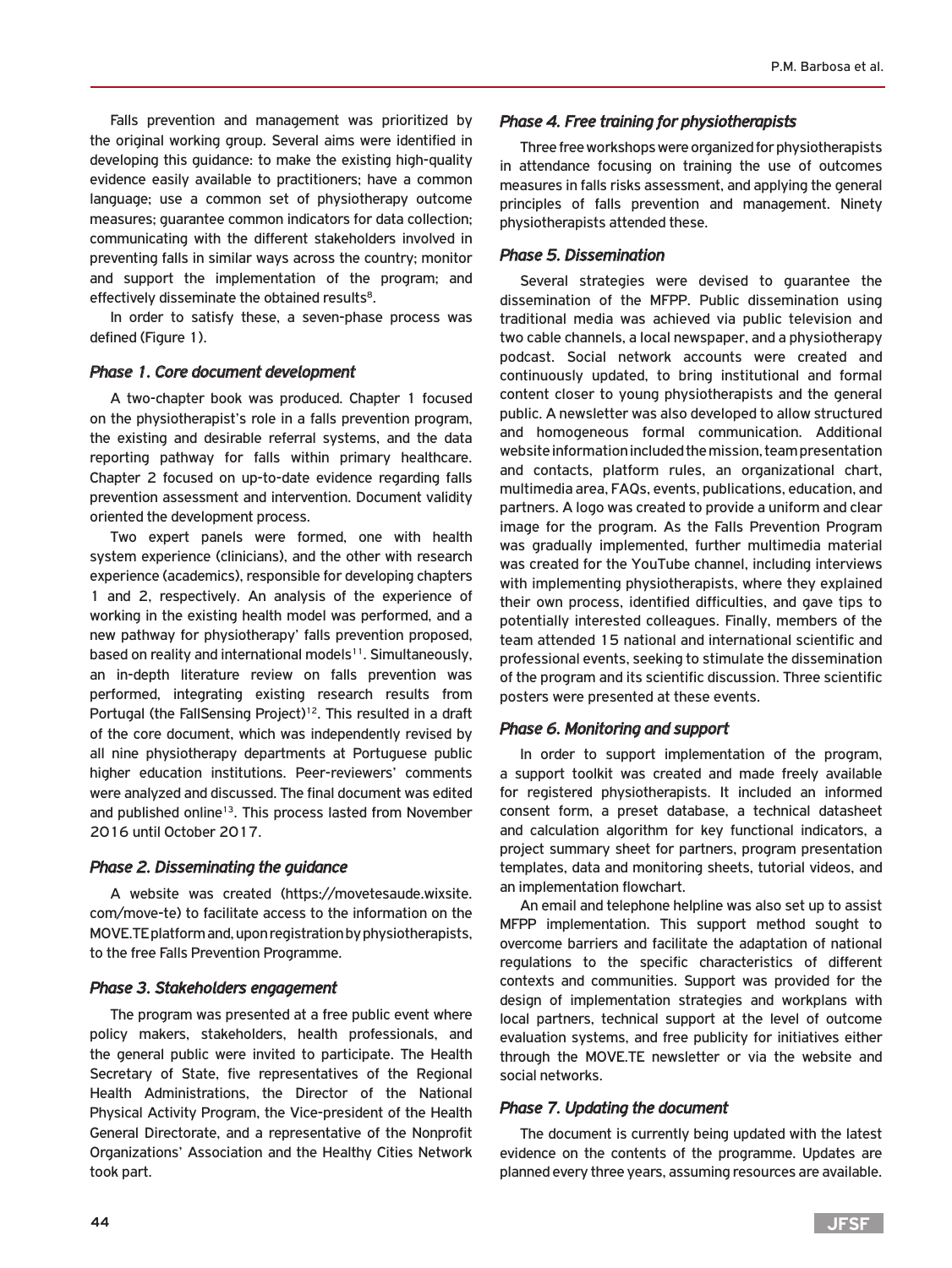# Discussion and future directions

By the end of 2019, the platform's website has had over 4,200 visits hits, there were 2,800 followers on social networks, with a total range of over 51,000 people in 2019. Access to the programme has been granted to 171 physiotherapists via the password-protected website, 14 of whom proceeded to implementation, with five primary care sites currently doing so.

Several strengths, weaknesses, facilitators and barriers were identified after a thorough interactive reflexive process by team members.

One of the main strengths is the openness to establishing working collaborations and partnerships between practitioners and academics within the Portuguese physiotherapy context. An Agreement was signed between all public Portuguese health schools and the MOVE.TE platform stating the commitment to promote knowledge exchange between academics and practitioners. Two examples could be: (a) an official protocol was established by three public health schools to rollout evidence based practice courses for physiotherapists (e.g OTAGO Exercise Programme-Cascade Training Network); (b) a database was developed in order to allow data collection in clinical practice, which could be returned to academics for further analysis and community based research. In other hand, the willingness of physiotherapists to collaborate towards a public health priority, together with available freeware webbased technologies, has enabled the development of such an initiative without any allocated funding. Social media has also played a critical role in engaging physiotherapists and the general public with this initiative.

One of the main facilitators was the perception held by the MOVE.TE team of a real opportunity to achieve a meaningful change in falls among older people. Equally helpful was the collaboration of all the public higher education institutions at which physiotherapists are educated in Portugal in the revision and validation of the document. In addition, webbased technology, particularly freeware platforms, were significant facilitators. These online resources greatly contributed to the national dissemination, implementation, and monitoring of the program.

However, implementation of the program by physiotherapists working in clinical practice has been challenging, as the low number of implementers indicates. Some of the barriers to wider implementation may involve the low awareness that some physiotherapists and other health professionals have about the effectiveness of community programs and, for primary care workers, of the impact of falls among the older population and their own potential as actors of change in falls prevention. Furthermore, although the core document was freely available, it was lengthy and dense, requiring time and specific competence to understand and interpret, which may have limited its use. The lack of funding for the MOVE. TE platform also limited the possibility of feasible support

during the implementation and monitoring phases. Further training for the physiotherapists would have been beneficial, but the lack of funding became a constraint. Monitoring of the program's use in clinical practice currently relies on voluntary self-reporting by physiotherapists; this may cause underreporting. Additionally, as those with access can share the program with third parties, this makes it difficult to implement a national monitoring and follow-up system.

Last but not least, the lack of flexibility of the established work pathways, and resistance to change in a very hierarchically structured National Health System, result in a very small ratio of physiotherapists/population (12.5 physios per 100,000 citizens), and low levels of direct contact between physicians and physiotherapists. These factors can also be understood as barriers to the implementation of a new program involving different processes.

Three years have now passed, and we can confidently state that independent initiatives by health professionals within the field of participatory citizenship can result in effective and resourceful solutions to many of the problems faced by the National Health System. Our work model was successful in establishing links between academia and clinicians, raising awareness among Portugal-based physiotherapists of falls prevention and management, and among other health professionals regarding the role of physiotherapy within this field.

The transferability of this good practice requires strategic planning as a critical step towards the success of community programs. Therefore, initial reflection should include stakeholders from different fields and regions, which in this case took place at a later stage. The discussion of screening, stratification, referrals, evaluation, monitoring, and reassessment methodology is crucial to ensure the effective feasibility of a falls prevention program, as otherwise there is a risk of geographic and cultural contexts becoming barriers to a well-defined program from a theoretical point of view.

The sustainability of such initiatives depends on their funding, since regular updating of the latest evidence and regular training opportunities for health professionals is required. We provided free training at the launch of the project, but can now see that this was perhaps insufficient. Raising awareness among stakeholders and users will help to disseminate this program.

This project constitutes an interesting example of advocacy in physiotherapy for the promotion of better healthcare for older adults. It also demonstrates that physiotherapists and academics can collaborate to enable translational knowledge strategies in order to respond to citizens' needs in primary care within the Portuguese context. However, this three-year experience also suggests that influencing formal healthcare services requires additional political, technical, and financial resources and strategies.